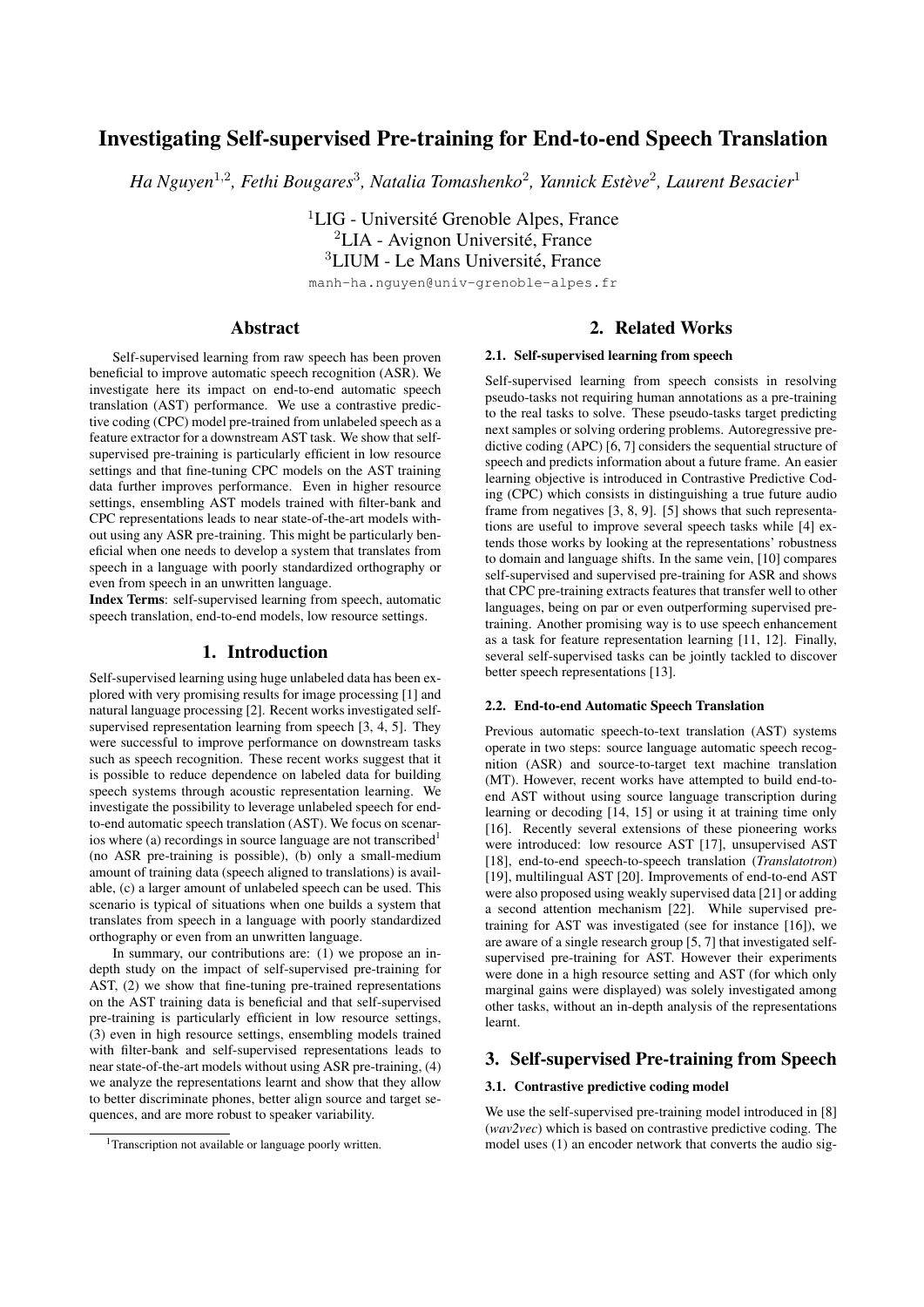Table 1: *Statistics of different How2 data partitions.*

| <b>Partition</b> | #segments | #hours | #src words | #tgt words |
|------------------|-----------|--------|------------|------------|
| 10%              | 17,751    | 28     | 313K       | 295K       |
| 20%              | 35.858    | 56     | 626K       | 591K       |
| 30%              | 53.698    | 84     | 887K       | 940K       |
| 60%              | 107,676   | 169    | 1778K      | 1883K      |
| full             | 179.438   | 281    | 2963K      | 3139K      |

nal into a latent representation (from raw speech samples  $x$  into a feature representation  $z$ ), and (2) a context network that aggregates multiple time steps to build contextualized representations (from a sequence  $z_{i-v}$ , ...,  $z_i$  into a context vector  $c_i$ ).<sup>2</sup> The full model (encoder+context) is trained end-to-end to distinguish a sample  $z_{i+k}$  that is k steps in the future from negative samples  $\tilde{z}$ uniformly chosen from the same audio sequence. A contrastive loss is minimized for each step  $k = 1, ..., K$  and the overall loss is summed over different step sizes (more details in [8]).

#### 3.2. Pre-trained models for English

We use an off-the-shelf model provided for English.<sup>3</sup> It is trained on *Librispeech* corpus [23]. We also investigate if finetuning the model on our task specific data is beneficial. For this, we fine-tune *wav2vec* on the full speech corpora used for our AST experiments (see next section). It is important to note that no transcripts nor translations are needed for this step which requires only raw speech. After fine-tuning *wav2vec*, we input the representations produced by the context network  $c_i$  to the AST encoder instead of filter-bank features (see Figure 1).

# 4. End-to-end Speech Translation Experiments

#### 4.1. Experimental setup

## *4.1.1. Data*

How2 corpus [24] is used for our main experiments. This corpus contains about 297.6 hours of speech, which is transcribed and translated into 3.3 million of English words and 3.1 million of Portuguese words respectively.<sup>4</sup> From this version of data, we first filter out too long sentences (sentences longer than 30 seconds or 400 characters). Then, in order to simulate lower resource scenarios, we randomly split the corpus into four subcorpora of roughly  $10\%$ ,  $20\%$ ,  $30\%$ , and  $60\%$  of the filtered full corpus. Our splits guarantee that smaller partitions are fully included in the bigger ones. The statistics of all the partitions and the filtered version of full corpora can be found in Table 1.

#### *4.1.2. Speech features and data augmentation*

As shown in Figure 1, we extract either *wav2vec* features or filter-bank+pitch features (later denoted as *fbanks*) from speech input.<sup>5</sup> Depending on the experiments, mean and variance normalization (*MVN*) is optionally applied to the generated features. For *wav2vec* feature extraction, we either use an off-



Figure 1: *Architecture of the speech encoder: a stack of two VGG blocks followed by 5 BLSTM layers. We use as input (1) wav2vec features (that pass through an additional projection layer to reduce their dimension from 512 to 83), or (2) filterbank+pitch features. The input features are optionally normalized (MVN).*

the-shelf model trained on LibriSpeech [23] or a model finetuned on How2 training set. *MVN* parameters are estimated on the speech translation training set and then applied to all train/dev/test sets. Overall, we have 4 different self-supervised representations named *wav2vec*, *wav2vec + norm*, *wav2vec + FT* (fined-tuned *wav2vec*) and *wav2vec + FT + norm*. All those *wav2vec* features are of dimension 512. We compare the above representations to conventional *filter-bank* features. Similar to [25], we extract 80-dimensional Mel filter-bank features, concatenated with 3-dimensional pitch features from windows of 25ms, and a frame shift of 10ms. *MVN* is used in the same manner as for *wav2vec* features. This gives us 2 additional speech representations named *fbanks* and *fbanks + norm* respectively (their dimension is  $83$ ).<sup>6</sup> Data augmentation through speed perturbation is also applied with factors of 0.9, 1.0, and 1.1 to the training data. We reuse the development set of our participation to the previous IWSLT2019 [25] (1, 984 sentences randomly excluded from the training set). How2 val set is used as our test data. As for target text processing, we normalize punctuation marks, and tokenize the text into character-level using Moses script.<sup>7</sup>

#### 4.2. Speech-to-text translation model

#### *4.2.1. Architecture.*

We use an attention-based encoder-decoder architecture, whose encoder is illustrated in Figure 1. The encoder is a stack of two VGG-like [26] CNN blocks followed by five 1024-dimensional BLSTM layers. Each VGG block contains two 2D-convolution layers just before a 2D-maxpooling layer, which aims to reduce both time  $(T)$  and frequency dimension  $(D)$  of the input speech features by a factor of 2. These two VGG blocks transform input speech features' shape from  $(T \times D)$  to  $(T/4 \times D/4)$ . Bahdanau's attention mechanism [27] is used in all our experiments. The decoder is a stack of two 1024-dimensional LSTM layers. This model performed well at the IWSLT2019 E2E AST track [25], thus it is completely reused for all the experiments

<sup>&</sup>lt;sup>2</sup>Practically each  $z_i$  encodes 30ms of speech every 10ms. As for  $c_i$ , the total receptive field of the context network is  $210ms$ .

<sup>3</sup>https://github.com/pytorch/fairseq/blob/ master/examples/wav2vec/

<sup>4</sup>Note that these statistics were measured on our version of How2 downloaded on July 12, 2019 [25].

<sup>5</sup>Our preliminary experiments on How2 10% with MFCC features which lead to similar performance as filter-bank are not presented here.

<sup>6</sup>For the rest of the paper *fbanks* will actually mean filter-bank+pitch <sup>7</sup>https://github.com/moses-smt/mosesdecoder.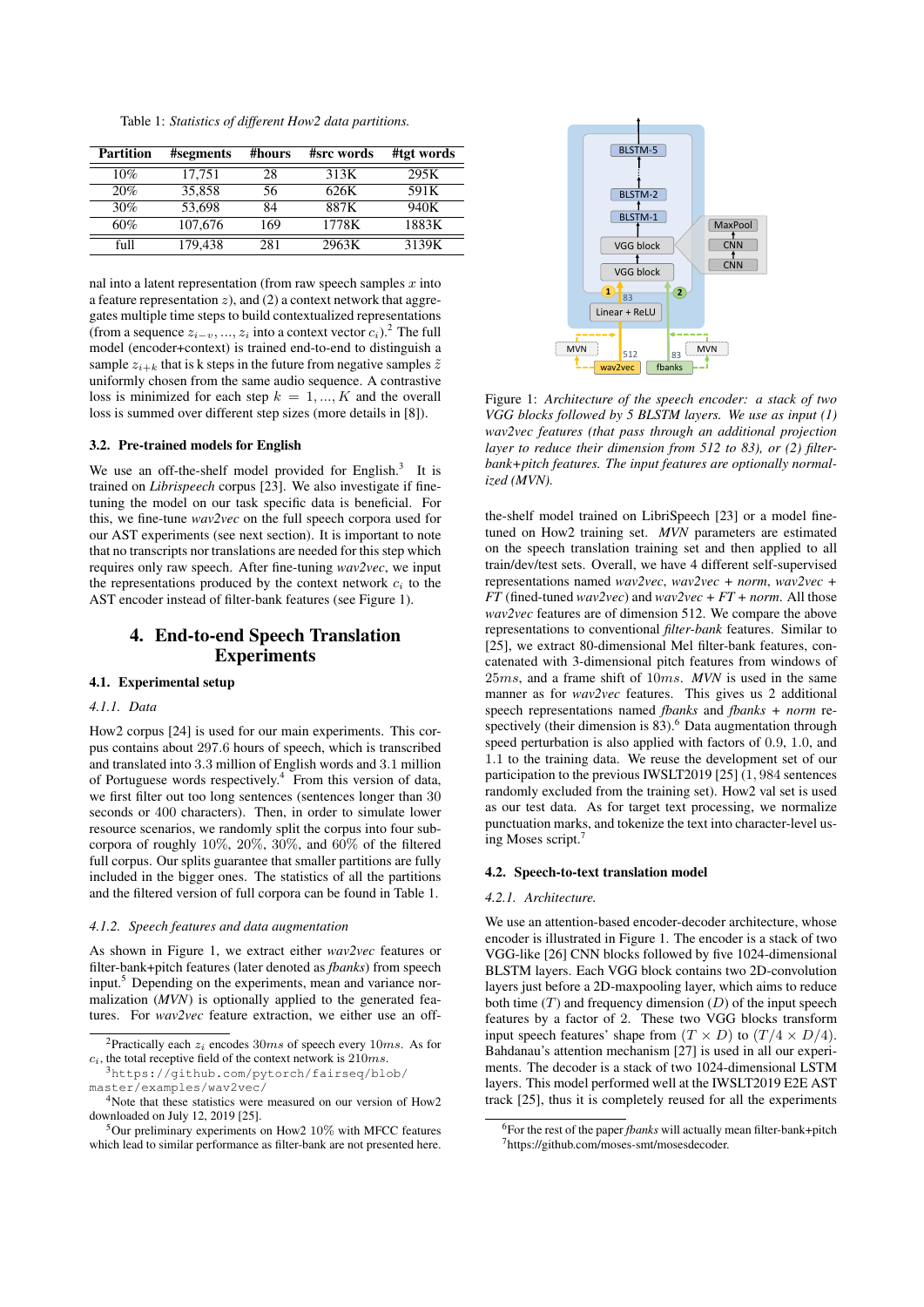Table 2: *Detokenized case-sensitive BLEU scores measured on How2 val set of different models trained on different partitions of How2 corpus (EN-PT) with different speech features. FT means fine-tuned and norm stands for MVN normalization.*

| No.            | Feature                                    | $10\%$ (28h) | $20\%$ (56h) | $30\%$ (84h) | $60\%$ (169h) | $100\%$ (281h) |
|----------------|--------------------------------------------|--------------|--------------|--------------|---------------|----------------|
|                | way2yec                                    | 11.33        | 26.75        | 30.83        | 36.33         | 41.02          |
| 2              | $\frac{way2vec + FT}{}$                    | 12.52        | 27.30        | 32.11        | 37.78         | 42.32          |
| 3              | $\frac{way2vec + norm}{}$                  | 16.52        | 27.33        | 31.27        | 37.62         | 41.08          |
| $\overline{4}$ | $\text{wav2vec} + \text{FT} + \text{norm}$ | 18.50        | 27.68        | 32.17        | 37.75         | 41.30          |
| 5              | fbanks                                     | 1.03         | 18.61        | 27.32        | 37.23         | 41.63          |
| 6              | $f$ banks + norm                           | 2.11         | 24.58        | 30.21        | 37.56         | 42.51          |
| 7              | Ensemble $[5, 6]$                          |              | 25.28        | 31.90        | 40.39         | 44.35          |
| 8              | Ensemble $[4, 6]$                          |              | 29.87        | 34.67        | 41.22         | 45.02          |
| 9              | Ensemble [1,2,3,4,5,6]                     |              | 31.88        | 36.80        | 42.62         | 46.16          |

with *fbanks* features presented throughout this paper. However *wav2vec* features have higher dimension (512) than *fbanks* (83). In order to compare both input representations with a similar parameter budget in the architecture (and also because training an architecture with input features of dimension 512 would be more computationally expensive), we add a projection block at the bottom of the encoder. $8$  This block (containing a linear layer followed by a ReLU) reduces the *wav2vec*'s feature size from 512 to 83 (see Figure 1).

#### *4.2.2. Hyperparameters' details*

Models are trained in maximum 20 epochs with early stopping after 3 epochs if the accuracy on the dev set does not improve. Adadelta is chosen as optimizer and dropout is set to 0.3 on the encoder side. We decode all our models with beam size of 10.

#### 4.3. Experimental results on How2

On each partition of How2 corpus, we train 6 models which take as input different speech representations presented in section 4.1.2, thus in total 30 models shown in Table 2. We evaluate on How2 val set, which contains 2, 022 segments (about 3.2 hours of speech), in the same conditions as our participation to IWSLT 2019 shared task. It is clear from the table that in low resource settings (28 and 56 hours), self-supervised representations (*wav2vec*) significantly outperform *fbanks*. Figure 2a confirms this and shows that models trained with *wav2vec* representations converge better and faster. The impact of normalization and fine-tuning is also notable from both Table 2 and Figure 2a. In very low resource settings (like 28 hours), fine-tuning *wav2vec* can greatly help, and with normalization, the performance further improves. In higher resource settings (169 and 281 hours of translated speech), differences between *wav2vec* and *fbanks* fade away (and so does the impact of fine-tuning and normalization). However, our ensembling experiments of lines 7 and 8 on 100% of How2 show that it is beneficial to ensemble the best system (*fbanks+norm*, line 6) with a system trained with *wav2vec* (*wav2vec+FT+norm*, line 4) rather than a better model (*fbanks*, line 5) also based on *filter-bank* features, even though *wav2vec+FT+norm* underperforms *fbanks* on this partition. Ensembling all our models (line 9) leads to  $BLEU > 30$  even in very low resource training conditions (56) hours). Finally, in order to compare ourselves with the stateof-the-art [28], we decode How2 dev5 (a.k.a How2 test), which



Figure 2: *Learning curves (accuracy) of models trained on different partitions of How2.*

consists of 2, 305 segments (about 3.7 hours of speech), using the ensemble of all our models trained on the full corpus (line 9). This gives us near state-of-the-art BLEU: we obtain 46.16 on How2 val and 47.17 on How2 dev5. This latter score on dev5 is to be compared with 48.04 reported with an ensemble model in [28] where ASR and MT pre-training were used, as well as data augmentation with *SpecAugment*.

#### 4.4. Validation on two other language pairs

To validate our results in low resource settings (56 and 84 hours), we train our models on two subsets of MuST-C [20] English-to-German and English-to-French training data (56 and 84 hours each, a training size similar to How2 20% and 30%). As illustrated by Table 3, MuST-C is more challenging than How2 (as confirmed by official IWSLT 2019 evaluation results [29]), but for both language pairs, *wav2vec* significantly outperform *fbanks*. This confirms that self-supervised pre-training is useful in low resource scenarios.

### 5. Analysis of Learnt Representations

This section tries to answer the question why *wav2vec* representation performs better than *filter-bank* features . The following subsections present the experiments which show that *wav2vec* might be (1) better at discriminating phones, (2) better at aligning source and target sequences, and (3) more robust to speaker variability.

#### 5.1. Better phone discrimination

We first replicate an experiment from [8] for phoneme recognition on TIMIT [30]. Speech representations are extracted from train, dev and test split of TIMIT. A simple attentional encoderdecoder model is used: encoder with 4 BLSTM layers of hid-

<sup>8</sup>Our implementation of the *wav2vec* speech encoder, as well as the detailed recipes for our experiments can be found online: https:// github.com/mhn226/espnet/tree/interspeech2020.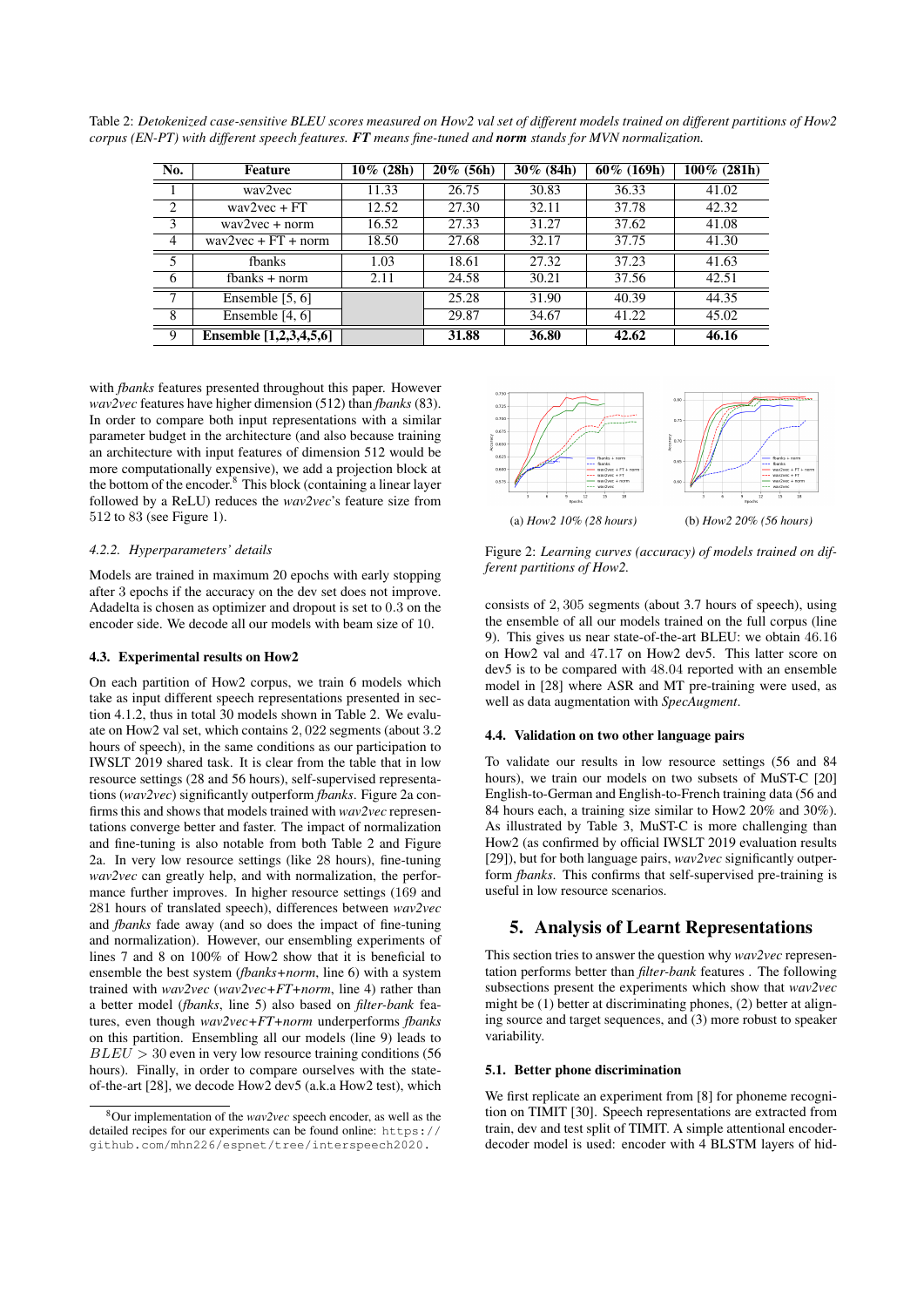Table 3: *AST BLEU on MuST-C for EN-DE and EN-FR.*

| Lang                   | <b>Features</b> | tst-COMMON | tst-HE |  |  |  |
|------------------------|-----------------|------------|--------|--|--|--|
| way2yec                |                 | 7.56       | 7.21   |  |  |  |
|                        | wav2vec+norm    | 7.83       | 8.12   |  |  |  |
| EN-DE                  | fbanks          | 1.50       | 1.09   |  |  |  |
|                        | fbanks+norm     | 4.89       | 4.87   |  |  |  |
|                        | way2yec         | 12.08      | 12.41  |  |  |  |
|                        | wav2vec+norm    | 12.58      | 12.58  |  |  |  |
| EN-FR                  | fbanks          | 0.54       | 0.00   |  |  |  |
|                        | fbanks+norm     | 7.10       | 6.37   |  |  |  |
| (b) $MuST-C$ 84 hours. |                 |            |        |  |  |  |
| Lang                   | <b>Features</b> | tst-COMMON | tst-HE |  |  |  |
|                        | wav2vec         | 10.57      | 10.43  |  |  |  |
| wav2vec+norm           |                 | 10.30      | 10.27  |  |  |  |
| <b>EN-DE</b>           | fbanks          | 0.74       | 0.66   |  |  |  |
|                        | fbanks+norm     | 7.68       | 7.84   |  |  |  |
|                        | wav2vec         | 16.18      | 16.68  |  |  |  |
|                        | wav2vec+norm    | 16.84      | 16.37  |  |  |  |
| EN-FR                  | fbanks          | 1.65       | 0.97   |  |  |  |
|                        | fbanks+norm     | 14.31      | 13.86  |  |  |  |

(a) *MuST-C 56 hours.*

Table 4: *Phone error rate (PER %) on TIMIT dev and test set.*

| No. | Feature                   | <b>TIMIT</b> dev | <b>TMIT</b> test |
|-----|---------------------------|------------------|------------------|
|     | way2yec                   | 13.0             | 15.0             |
|     | $\frac{way2vec + norm}{}$ | 13.9             | 15.8             |
|     | fbanks                    | 22.2             | 24.9             |
|     | $f$ hanks + norm          | 20 7             | 23.5             |

den size 320, decoder with 1 LSTM layer and location-based attention [31]. The results of Table 4 confirm that *wav2vec* representations (normalized or not) are much better at recognizing phones than *fbanks*.

#### 5.2. Better source-target alignments

We evaluate the entropies of the soft alignments obtained with different speech representations in teacher forcing mode. Let  $\alpha_{t}$  be the alignment score between target token  $y_t$  and source speech frame  $x_j$ , we evaluate the entropy of the probability distribution  $\alpha_t$ ,  $H_t = \sum_{j=1}^{|x|} \alpha_{tj} \log \alpha_{tj}$  for every target token. This measure is then averaged for all tokens at the corpus level (How 10%). A low entropy means the attention mechanism is confident in its source-target alignments (see example in Figure 3). Table 5 shows clearly that, in our low resource setting, *wav2vec* leads to better alignments (lower entropy) than *fbanks*. Fine-tuning and normalization of self-supervised repre-

Table 5: *Averaged entropies of soft-alignments on How2 dev and val set. AST models trained on 10% partition of How2.*

| No. | Feature                                    | How2 dev | How2 val |
|-----|--------------------------------------------|----------|----------|
|     | way2yec                                    | 0.66     | 0.66     |
| າ   | $way2vec + FT$                             | 0.65     | 0.65     |
| 3   | $wav2vec + norm$                           | 0.57     | 0.57     |
|     | $\text{wav2vec} + \text{FT} + \text{norm}$ | 0.51     | 0.51     |
| 5   | fbanks                                     | 0.89     | 0.90     |
|     | $f$ banks $+$ norm                         | 0.93     | 0.93     |



Figure 3: *Soft alignments between source speech features and target text for sentence "A outra pessoa perde."*

sentations also improve the soft alignments.

#### 5.3. Better robustness to speaker variability

Table 6: *Equal error rate (EER %) on the VoxCeleb1 test and LibriSpeech test sets for female (f) and male (m) speakers.*

| No.          | Feature                                  | VoxCeleb | Libri (f) | Libri $(m)$ |
|--------------|------------------------------------------|----------|-----------|-------------|
|              | way2yec                                  | 22.75    | 11.22     | 2.23        |
| $\gamma$     | $\frac{2\text{v} - \text{v}}{2\text{v}}$ | 20.93    | 10.54     | 1.79        |
| $\mathbf{c}$ | fbanks                                   | 15.78    | 5.47      | 0.89        |
|              | $f$ banks + norm                         | 16.25    | 3.47      | በ 67        |

To investigate robustness to speaker variability, we trained several automatic speaker verification (ASV) systems using *wav2vec* or *fbanks* features. Models are trained on *LibriSpeech train-clean-360* dataset [23] using Kaldi [32]. ASV systems are based on x-vectors and probabilistic linear discriminant analysis (PLDA) [33]. To extract x-vectors, we used a time delay neural network (TDNN) model topology similar to the one described in [33]. Input features are *fbanks* or *wav2vec* (optionally normalized) while output corresponds to 921 speakers of the training corpus. ASV experiments are conducted on the *VoxCeleb1 test* [34] and *LibriSpeech test-clean* [23] sets.<sup>9</sup> ASV results (equal error rate - EER) are presented in Table 6. We observe that in all experiments, models trained on *wav2vec* features provide significantly higher EER in comparison with *fbanks*. This confirms our hypothesis that *wav2vec* representations remove speaker information from speech signal. $<sup>1</sup>$ </sup>

### 6. Conclusion

We investigated the impact of self-supervised learning for endto-end AST. It was shown that representations based on contrastive predicting coding (CPC) improve results significantly compared to baseline filter-bank, in low-medium resource conditions ( $train < 100h$ ). Our explanation is that self-supervised representations show better phone discrimination, source-target alignments and speaker robustness.

# 7. Acknowledgements

This work was funded by the French Research Agency (ANR) through the ON-TRAC project under contract number ANR-18- CE23-0021.

<sup>9</sup>The trial and enrollment subsets of the *LibriSpeech test-clean* for the ASV task are described in more details in [35].

 $10$ We would also expect that mean and variance normalization increase EER but this is not the case. One explanation might be that normalization also removes channel variability and thus improves ASV.